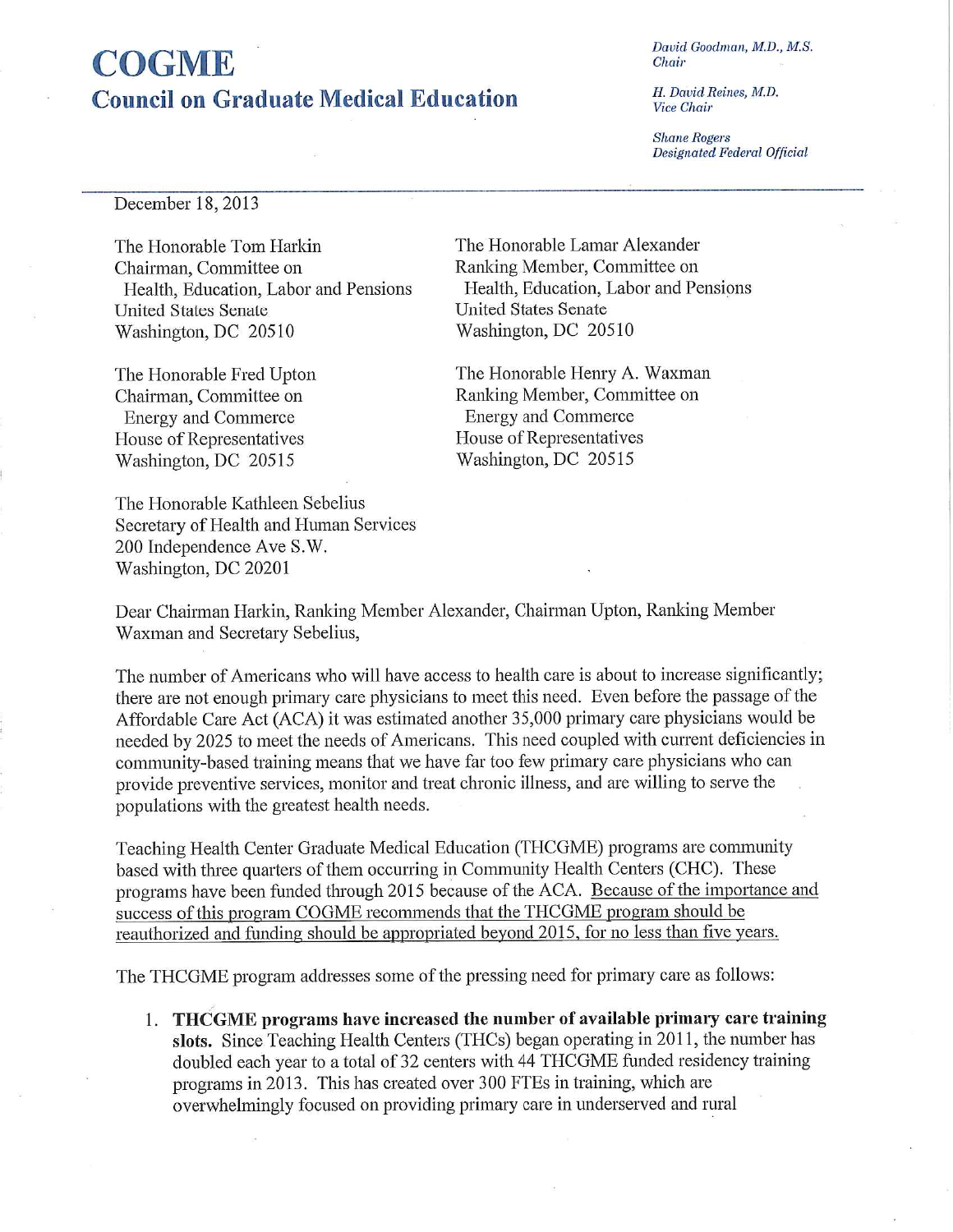communities. These programs are distributed across the U.S. and include dental residencies. In addition to teaching new physicians, the programs provide an additional 700,000 new patient visits per year in areas that have limited access to health care professionals. Medical students are attracted to the concepts and mission of THCs and apply through residency matches to fill nearly all of their positions.

- 2. The physicians training at THCGME programs are more likely to continue to practice in rural and underserved medical areas. Physicians who trained in Community Health Centers are 2.7 times more likely to work in underserved settings. THCs offer young physicians experience in underserved settings, the training needed to care for underserved populations, and physician role models who have committed to serving these populations. Studies have shown that graduates from THCGME programs will continue to follow this trend and tracking tools are currently being implemented to ensure this is the case. Of the initial eleven THCGME programs funded in the first year, nine have a significant history of having placed their graduates into rural and underserved areas. THCGME funding has allowed these programs to offer more residents the opportunity to work in these settings with the hope they will more likely practice in such communities. Several of these programs report that learners are already intending to remain as faculty or serve in rural or underserved areas upon graduation.
- 3. Physicians trained at THCs are being trained in new care delivery models. To fulfill their mission, Community Health Centers must be innovative in how to deliver highquality care with lower costs. By training at these sites, a new generation of physicians is learning how to meet these standards. Furthermore, THCs are likely to incorporate teambased care, be Patient Centered Medical Homes and utilize electronic health record quality indicators for population-based medical management. This is the future of primary care delivery in America, and THCGME is helping to train physicians for twenty-first century medicine<sup>1,2</sup>.
- 4. Funding for THCGME programs goes directly to support primary care training. By directly funding the community based ambulatory training sites that sponsor the training programs, GME funds are directly funding primary care training.

While the THCGME program has great promise to address our looming primary care shortage, it will not reach that goal because funding for the program ceases after 2015. Because of the importance and success of this program, COGME recommends that the THCGME program should be reauthorized and funding should be appropriated beyond 2015, for no less than five years.

Renewed funding is imperative for a number of reasons:

<sup>&</sup>lt;sup>1</sup> Chen C, Chen F, Mullan F. Teaching Health Centers: A New Paradigm in Graduate Medical Education. Acad Med. 2012;87:1752

<sup>&</sup>lt;sup>2</sup> Peccoralo LA et al. Primary Care Training and the Evolving Health Care System. Mt Sinai J Med. 2012;79:451